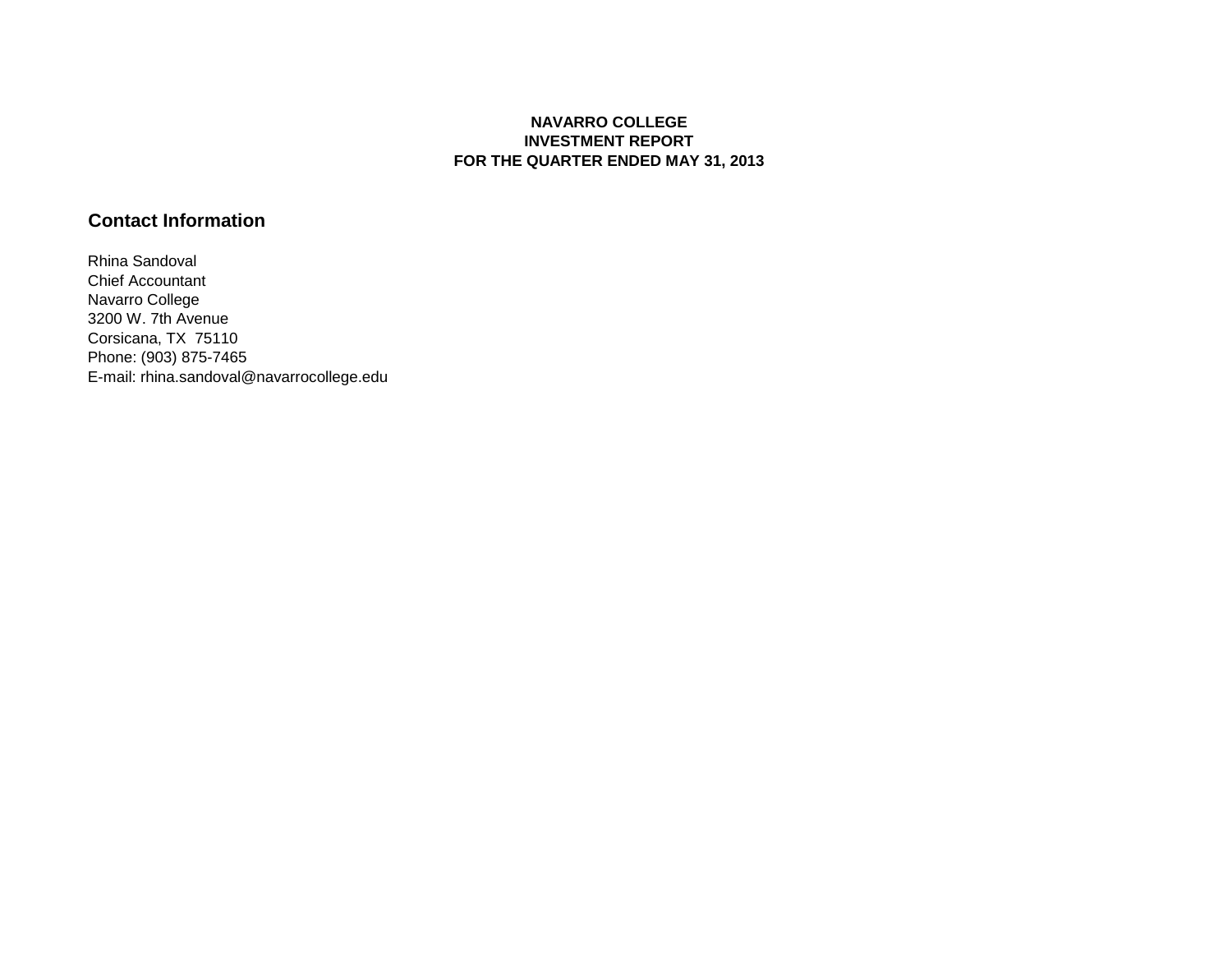#### **NAVARRO COLLEGE INVESTMENT REPORT FOR THE QUARTER ENDED MAY 31, 2013**

| <b>TYPE OF INVESTMENT</b>                                                                                        | <b>BEGINNING</b><br><b>BOOK VALUE</b><br>02/28/13 | <b>ADDITIONS/</b><br><b>CHANGES</b><br><b>FOR PERIOD</b> | <b>ENDING</b><br><b>BOOK VALUE</b><br>05/31/13 | <b>BEGINNING</b><br><b>MARKET VALUE</b><br>02/28/13 | <b>ENDING</b><br><b>MARKET VALUE</b><br>05/31/13 |
|------------------------------------------------------------------------------------------------------------------|---------------------------------------------------|----------------------------------------------------------|------------------------------------------------|-----------------------------------------------------|--------------------------------------------------|
| <b>Certificates of Deposit</b>                                                                                   |                                                   |                                                          |                                                |                                                     |                                                  |
| Citizens National Bank-Henderson CD #677159 (Schol)<br>Due 08/01/2013 @ 1.190% Rate<br>Purchased 08/01/2011      | 250,000.00                                        |                                                          | 250,000.00                                     | 250,171.16                                          | 250,921.03                                       |
| Community National Bank & Trust of TX - CD #1121587 (Schol)<br>Due 06/18/2013 @.20% Rate<br>Purchased 01/18/2012 | 640,000.00                                        |                                                          | 640,000.00                                     | 640,175.34                                          | 640,497.97                                       |
| State Farm - CD #1019063147 (Aux)<br>Due 07/01/2013 @.80000% Rate<br>Purchased 10/01/2012                        | 100,000.00                                        |                                                          | 100,000.00                                     | 100,000.00                                          | 100,000.00                                       |
| First Bank & Trust Co. - CD #5006220 (E&G)<br>Due 10/18/2013 @1.250% Rate<br>Purchased 10/18/2012                | 100,000.00                                        |                                                          | 100,000.00                                     | 100,455.48                                          | 100,770.55                                       |
| Prosperity Bank - CD #730010575 (E&G)<br>Due 10/26/2013 @ 0.350% Rate<br>Purchased 10/26/2012                    | 500,000.00                                        |                                                          | 500,000.00                                     | 500,428.08                                          | 500,167.81                                       |
| Prosperity Bank - CD #730010576 (E&G)<br>Due 04/26/2014 @ 0.400% Rate<br>Purchased 10/26/2012                    | 500,000.00                                        |                                                          | 500,000.00                                     | 500,163.01                                          | 500,191.78                                       |
| Prosperity Bank - CD #730010577 (E&G)<br>Due 10/26/2014 @ 0.500% Rate<br>Purchased 10/26/2012                    | 500,000.00                                        |                                                          | 500,000.00                                     | 500,232.88                                          | 500,239.73                                       |
| First Bank & Trust Co. - CD #5007088 (E&G)<br>Due 09/08/2013 @ 0.750% Rate<br>Purchased 03/07/2013               |                                                   | 145,000.00                                               | 145,000.00                                     |                                                     | 145,253.25                                       |
| City National Bank - CD #3006358430 (E&G)<br>Due 11/07/2014 @ 1.050% Rate<br>Purchased 03/07/2013                |                                                   | 250,000.00                                               | 250,000.00                                     |                                                     | 250,611.30                                       |
| State Farm - CD #3055051959 (E&G)<br>Due 06/11/2014 @ .950% Rate<br>Purchased 03/11/2013                         |                                                   | 150,000.00                                               | 150,000.00                                     |                                                     | 150,316.23                                       |
| Prosperity Bank - CD #730010574 (E&G)<br>Due 04/26/2013 @ 0.250% Rate                                            | 500,000.00                                        | (500,000.00)                                             |                                                | 500,186.30                                          |                                                  |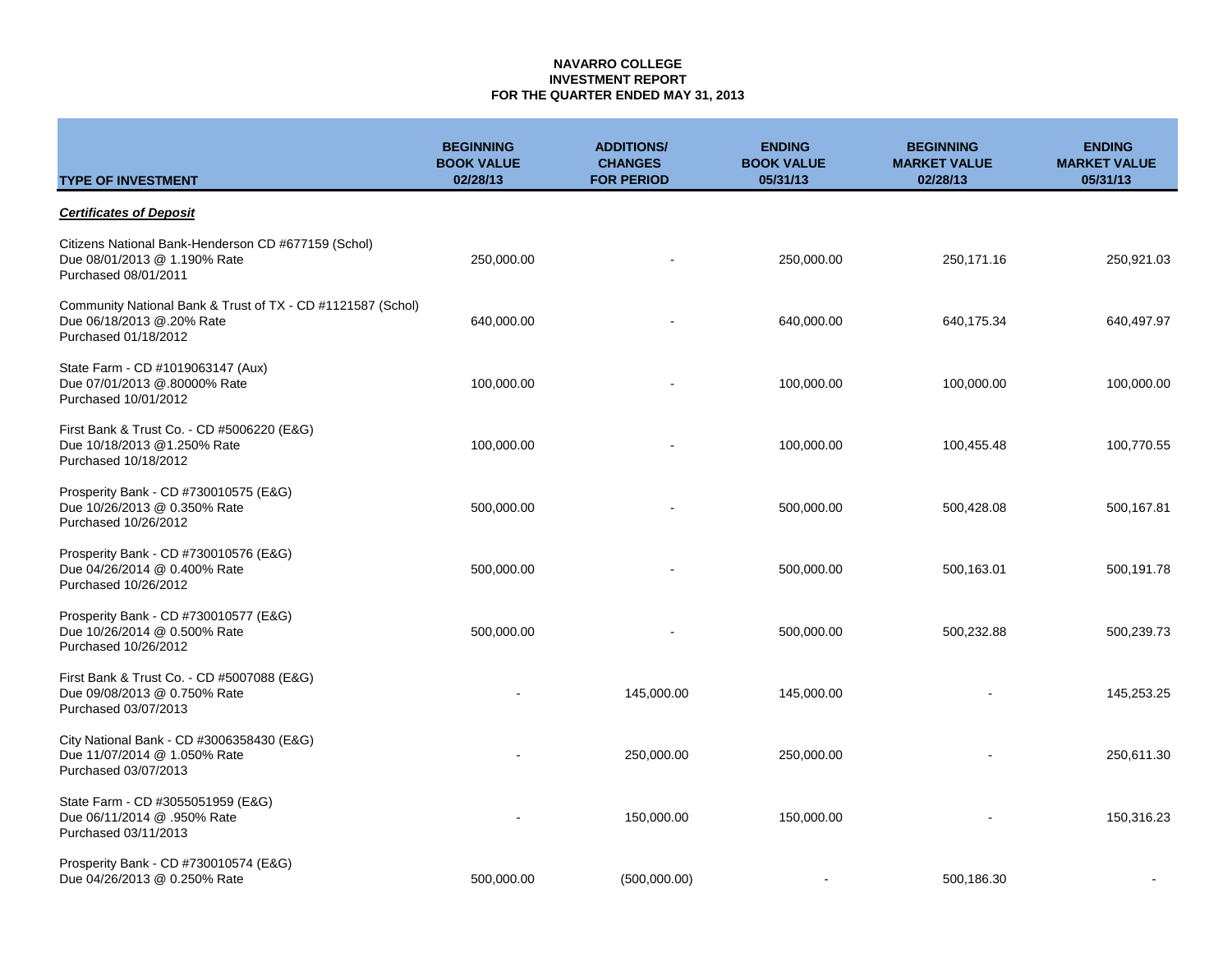### **NAVARRO COLLEGE INVESTMENT REPORT FOR THE QUARTER ENDED MAY 31, 2013**

| <b>TYPE OF INVESTMENT</b>                |              |    | <b>BEGINNING</b><br><b>BOOK VALUE</b><br>02/28/13 | <b>ADDITIONS/</b><br><b>CHANGES</b><br><b>FOR PERIOD</b> |    | <b>ENDING</b><br><b>BOOK VALUE</b><br>05/31/13 |      | <b>BEGINNING</b><br><b>MARKET VALUE</b><br>02/28/13 |      | <b>ENDING</b><br><b>MARKET VALUE</b><br>05/31/13 |
|------------------------------------------|--------------|----|---------------------------------------------------|----------------------------------------------------------|----|------------------------------------------------|------|-----------------------------------------------------|------|--------------------------------------------------|
| Purchased 10/26/2012                     |              |    |                                                   |                                                          |    |                                                |      |                                                     |      |                                                  |
|                                          | Subtotal     |    | 3,090,000.00                                      | \$<br>45,000.00                                          | \$ | 3,135,000.00                                   | \$   | 3,091,812.25                                        | \$   | 3,138,969.65                                     |
| <b>U.S. Government Agency Securities</b> |              |    |                                                   |                                                          |    | $\sim$                                         |      |                                                     |      |                                                  |
|                                          | Subtotal     | £. | $\sim$<br>0.00                                    | \$<br>$\sim$<br>$\sim$                                   | \$ | 0.00                                           | - \$ | $\sim$<br>0.00                                      | -\$  | $\blacksquare$<br>0.00                           |
|                                          | <b>TOTAL</b> | \$ | 3,090,000.00                                      | \$<br>45,000.00                                          | S  | 3,135,000.00                                   | - \$ | 3,091,812.25                                        | - \$ | 3,138,969.65                                     |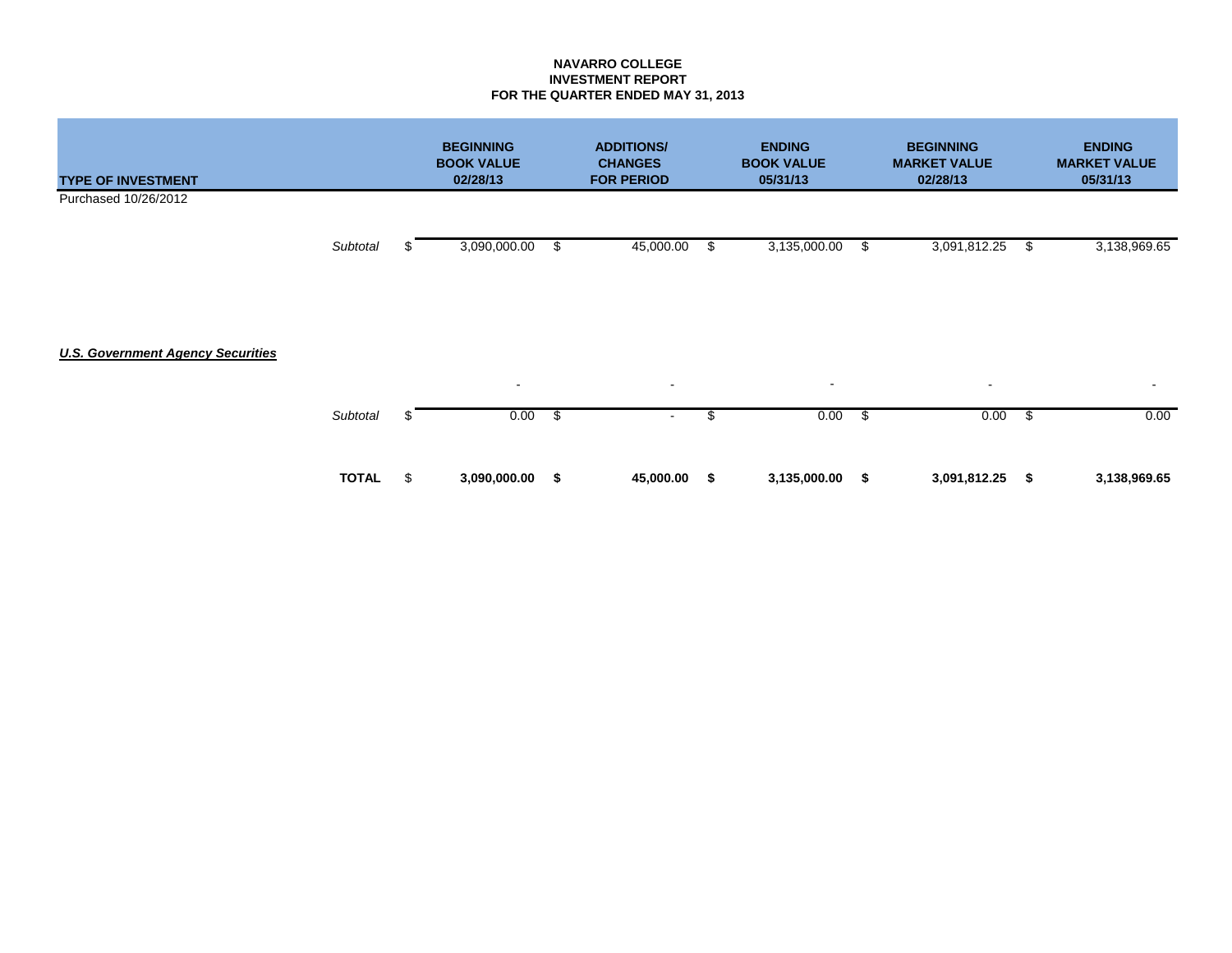### **NAVARRO COLLEGE INVESTMENT REPORT RECAP FOR THE QUARTER ENDED MAY 31, 2013**

#### **RECAP OF INVESTMENTS BY FUND**

|                                                                                     | <b>ENDING</b><br><b>BOOK VALUE</b> | <b>Educational and</b> | <b>Debt Service</b> | <b>Auxiliary</b> | Agency      | <b>Plant</b> | <b>Student</b><br><b>Financial</b> |
|-------------------------------------------------------------------------------------|------------------------------------|------------------------|---------------------|------------------|-------------|--------------|------------------------------------|
| <b>TYPE OF INVESTMENT</b>                                                           | 02/28/13                           | <b>General Fund</b>    | <b>Fund</b>         | <b>Fund</b>      | <b>Fund</b> | <b>Fund</b>  | <b>Aid Fund</b>                    |
|                                                                                     |                                    |                        |                     |                  |             |              |                                    |
| Citizens National Bank - CD #677159                                                 | 250,000.00                         |                        |                     |                  |             |              | 250,000.00                         |
| City National Bank-CD#3006358430                                                    | 250,000.00                         | 250,000.00             |                     |                  |             |              |                                    |
| Community National Bank & Trust of TX - CD #1121587                                 | 640,000.00                         |                        |                     |                  |             |              | 640,000.00                         |
| First Bank & Trust Co. - CD #5006220                                                | 100,000.00                         | 100,000.00             |                     |                  |             |              |                                    |
| First Bank & Trust Co. - CD #5007088                                                | 145,000.00                         | 145,000.00             |                     |                  |             |              |                                    |
| Prosperity Bank-CD#730010575                                                        | 500,000.00                         | 500,000.00             |                     |                  |             |              |                                    |
| Prosperity Bank-CD#730010576                                                        | 500,000.00                         | 500,000.00             |                     |                  |             |              |                                    |
| Prosperity Bank-CD#730010577                                                        | 500,000.00                         | 500,000.00             |                     |                  |             |              |                                    |
| State Farm - CD #1019063147                                                         | 100,000.00                         |                        |                     | 100,000.00       |             |              |                                    |
| State Farm - CD #3055051959                                                         | 150,000.00                         | 150,000.00             |                     |                  |             |              |                                    |
|                                                                                     | 3,135,000.00 \$<br>\$              | 2,145,000.00 \$        | $0.00$ \$           | 100,000.00 \$    | 0.00~\$     | 0.00~\$      | 890,000.00                         |
| May 31, 2013 Benchmark Rates:                                                       |                                    |                        |                     |                  |             |              |                                    |
| <b>TexStar Local Government Investment Service</b>                                  | 0.0723%                            |                        |                     |                  |             |              |                                    |
| Rates and market values are from the May 31, 2013 The Wall<br><b>Street Journal</b> |                                    |                        |                     |                  |             |              |                                    |
| <b>Federal Funds Rate</b>                                                           | 0.2800%                            |                        |                     |                  |             |              |                                    |
| Merrill Lynch Ready Assets Trust                                                    | 0.0000%                            |                        |                     |                  |             |              |                                    |
| Treasury Bill - 26 weeks                                                            | 0.0800%                            |                        |                     |                  |             |              |                                    |
| Certificates of Deposit - Six Months                                                | 0.0000%                            |                        |                     |                  |             |              |                                    |

We, the investment officers of Navarro College District, swear that, to the best of our knowledge, this report displays Navarro College's investment portfolio as of May 31, 2013. We further swear that transactions involvin investment portfolio are in compliance with Navarro College's Investment Policy and Strategy and the provisions of the Public Funds Investment Act, Chapter 2256, and amendments of the Texas Government Code.

**Prepared by:** Date Investment Officer

Date Chief Accountant Date investment Officer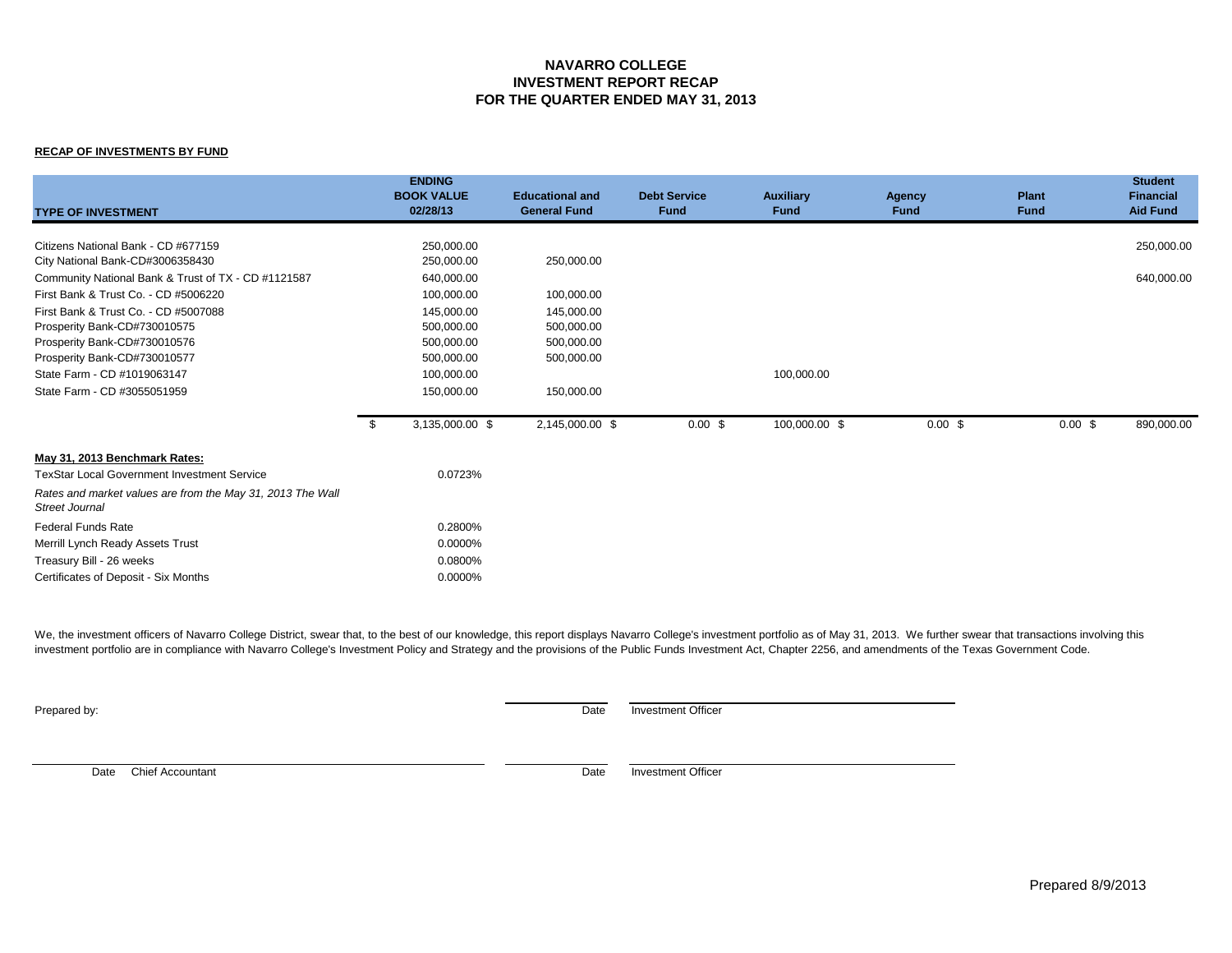# **NAVARRO COLLEGE INVESTMENT PORTFOLIO MATURITY SCHEDULE FOR THE QUARTER ENDED MAY 31, 2013**

| <b>MATURITY</b>      |    |                                  |                                 |                                 |  |                                 |  |                                          |  |  |
|----------------------|----|----------------------------------|---------------------------------|---------------------------------|--|---------------------------------|--|------------------------------------------|--|--|
| <b>Fiscal Year</b>   |    | <b>1st Quarter</b><br>Sept - Nov | <b>2nd Quarter</b><br>Dec - Feb | <b>3rd Quarter</b><br>Mar - May |  | <b>4th Quarter</b><br>Jun - Aug |  | <b>Total Amount</b>                      |  |  |
| 2013<br>2014<br>2015 | \$ | ۰<br>745,000.00<br>750,000.00    | ۰<br>۰<br>$\blacksquare$        | ۰<br>500,000.00                 |  | 990,000.00<br>150,000.00        |  | 990,000.00<br>1,395,000.00<br>750,000.00 |  |  |
| <b>Total</b>         | \$ | $1,495,000.00$ \$                | ۰                               | 500,000.00<br>\$                |  | $1,140,000.00$ \$               |  | 3,135,000.00                             |  |  |